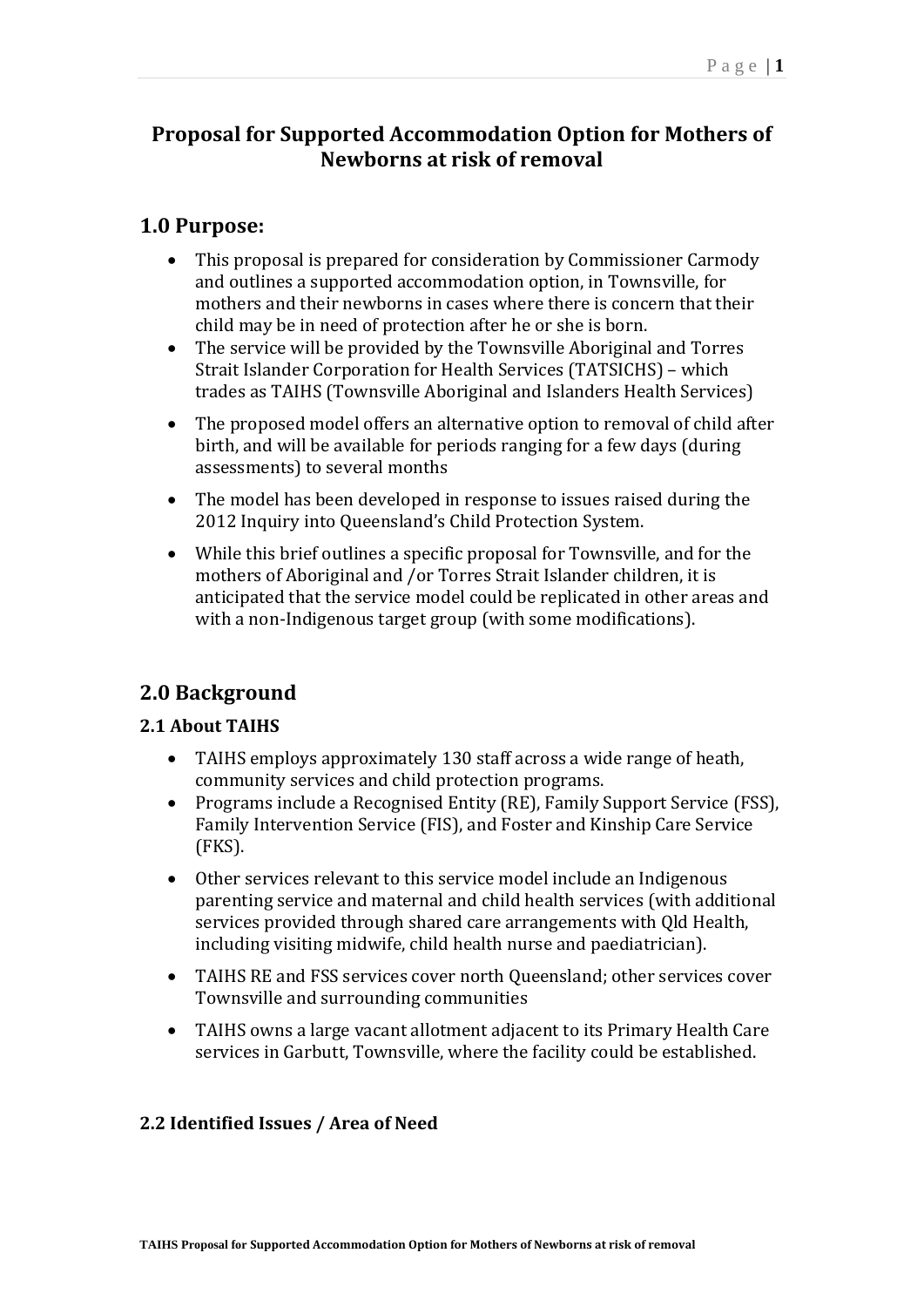- There is no suitable place in the Townsville (as in other areas) where a mother and her newborn could go to live and be supervised by child safety officers for a period of weeks or months after birth.
- This increases the likelihood of more intrusive interventions (ie removals)
- Existing services such as women's shelters and homelessness services do not meet the specific needs of the target group (see 3.2), which include the need for a place where:
	- o departmental officers can supervise, monitor and assess;
	- o other services can come in and provide intensive support; and
	- o siblings / family members can 'visit' and bond with the newborn.
- In cases where the department haven't been able to conduct an assessment prior to birth, the absence of any suitable alternative to a temporary assessment order results in removal for purposes of assessment. Where the child is returned a few days later, considerable trauma has already been caused by the separation and a critical bonding period has been interrupted.
- There is an inherent conflict in the department taking on the role of support to the mother/ family during an assessment process while also being the body which will decide whether or not a child is removed.
- The mother's / family's perception that the department may remove their child does not lend itself to trust or relationship‐building.
- If mothers / families are not engaging and / or are adversarial, then they are automatically cut off from a range of options that may otherwise support them.
- During the assessment period (whether that occurs before or after birth), the model therefore needs to accommodate a 'case management' role that operates independently of the department, and that encourages engagement with all non‐government services that might support the mother / family (including legal representation in dealing with the department).
- Post-birth, the model needs to include a 'home-like' facility where services can visit the mother and newborn.
- The Department already funds FSS programs to provide this type of support, but the specific conditions that come into play in the case of unborn notifications mean that the lack of a viable alternative to removal hinders the level of support they can provide.
- The role of the RE's in such cases is also restricted by the redefinition of their role as 'advisors to the department' (and while this matter is outside of the scope, it needs to be raised as a matter for consideration in relation to this model).

# **3.0 Service Model**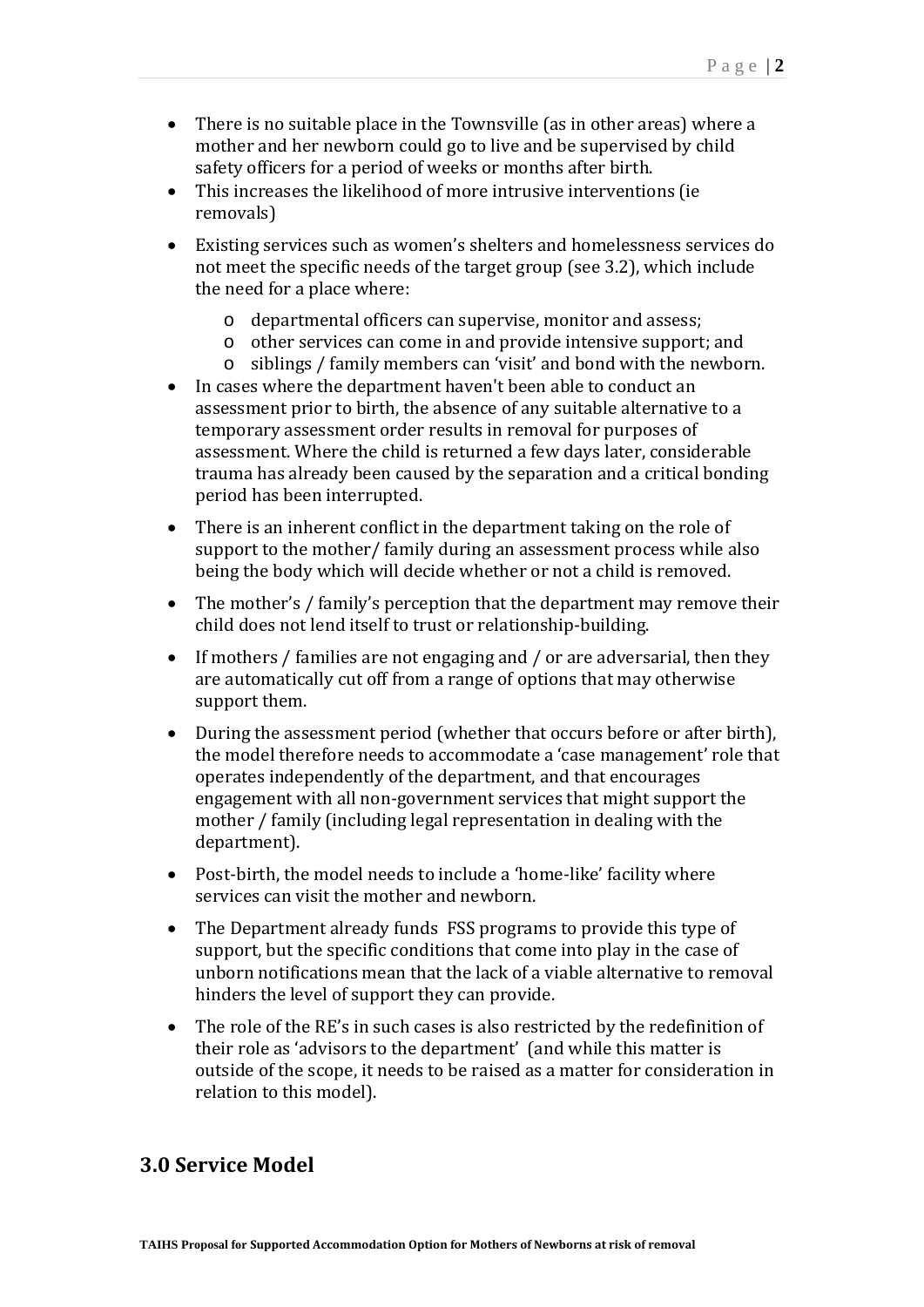#### **3.1 Overview**

- The mother and newborn would 'live' in the facility for a period ranging three days (for assessments) to several months.
- During the period of stay, the department will be able to properly assess and / or monitor any risk to the newborn (including opportunities to assess antenatal care, family arrangements, etc)
- While in the facility, the mother would be case managed by FSS, who would work closely with the RE and other relevant service providers.
- The FSS would work with the mother and newborn in the service under specific conditions – agreed to by the Department.
- The FSS would be responsible for explaining to the mother that failure to follow the agreed upon course of course of action could result in removal
- Other services would work with the mother and newborn within the facility.

#### **3.2 Target Group**

Pregnant women and / or new mothers whose newborn is at risk of removal in cases where:

- The department has determined that the level of risk to the unborn / newborn child is so significant as to determine that, in the absence of any suitable alternative for the supervision or observation of the newborn, the child would be removed
- The department haven't been able to conduct the assessment prior to birth.

In these cases, the pregnant woman / new mother may either:

- Have other children in their homes and / or in the care of the department
- Haven't previously had any children removed from her but where Dept suspects the child might be in need of protection

#### **3.3 Service Aims**

- To offer an option in planning process during pregnancy so that pregnant women can be better helped and supported prior to birth in cases where there is a reasonable suspicion that a child born to her will be in need of protection.
- To support a case management process ‐independent to the department ‐ during assessment period, to better facilitate engagement with support
- To allow bonding and attachment between mother and newborn to occur, and to provide an opportunity for other siblings / family members to bond with the newborn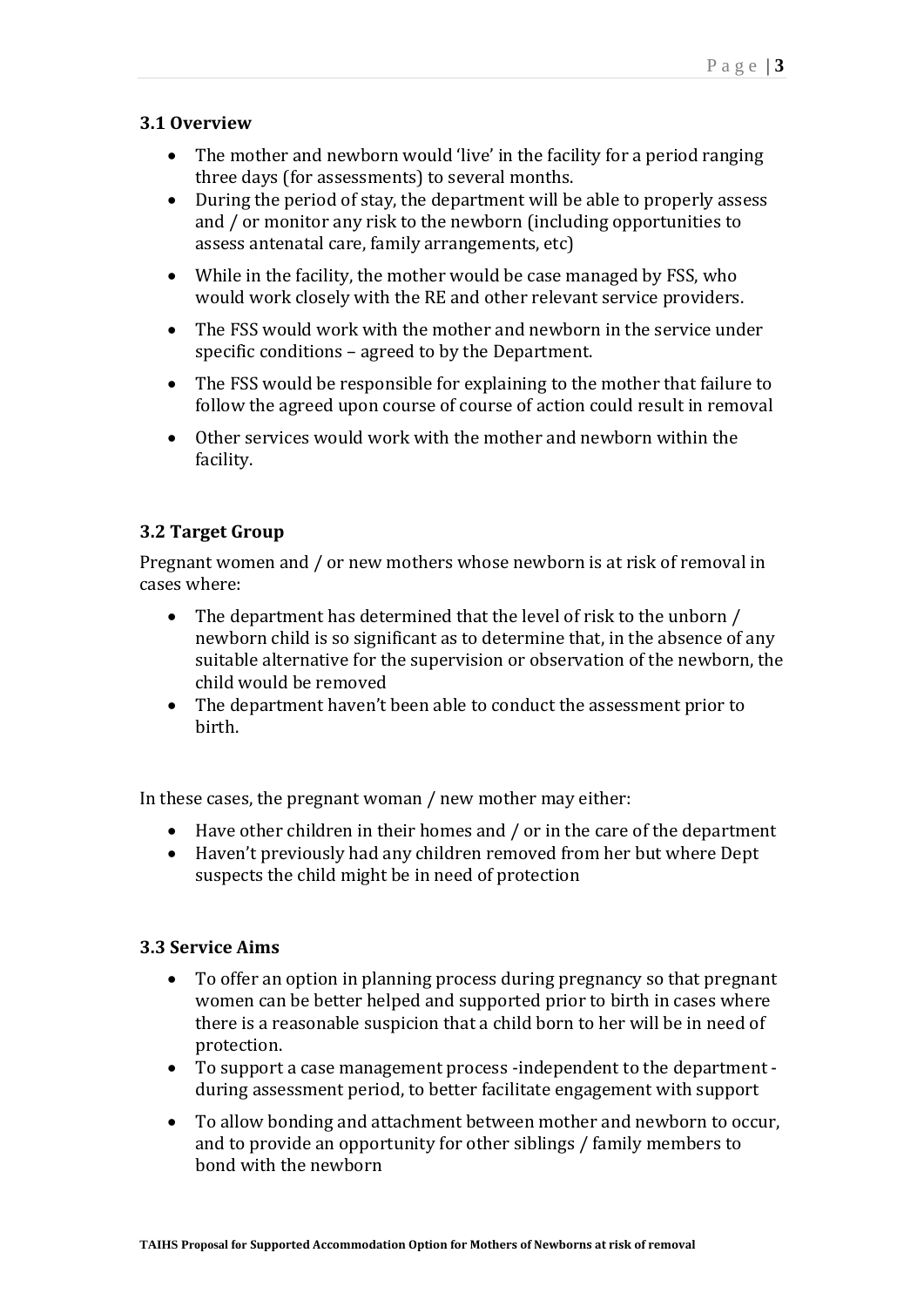- To give the department more time for decision‐making processes and to support more detailed planning– including planning for separation as well as those cases where it is likely that the child will be returned to the mother's care.
- To reduce the number of removal of newborns for the purpose of assessment

#### **3.4 Facility**

- TAIHS would establish a demountable / modular building on its vacant allotment
- This would be set up as a three‐bedroom 'home .' There is a low likelihood of more than 1‐2 'unborn notifications' at one time, and a 3‐bedroom facility offers greatest flexibility in terms of an option for other siblings / family members to 'stay over' (unlikely to be a common occurrence) and a bedroom for any staff member on a sleepover shift.
- The facility would be fully fenced for safety reasons, and would accommodate an outdoor area to facilitate a 'home‐like' environment (including play‐area where siblings could play).
- Other services could utilise the facility during periods when it is not being used by mothers and their newborns.

#### **3.5 Staffing**

- The service model is designed to maximise the use of existing services, including the services of TAIHS and other agencies.
- The FSS would provide case management, so additional staffing is not required.
- Most services would provide support during business hours only.
- The only staffing that would need to be 'purchased' for this program would be after-hours support workers – for safety and supervision. A pool of casual support workers would be maintained for this purpose.
- TAIHS has already demonstrated its capacity to provide services through the use of a pool of casual case workers in the case of existing 24/7 services: Volatile Substance Misuse (VSM) services and Specialist Homelessness Services (SHS), which include a youth shelter and crisis accommodation for adults and single‐parent families.
- The Department would be required to fund workers on an individual case basis, for an agreed 'duration of need' (while 24/7 supervision would be required for a three‐day assessment period, for example, it is expected that the need for 24/7 supervision would decline for longer periods, and the individual case could be supported by existing services, under the supervision of the FSS).